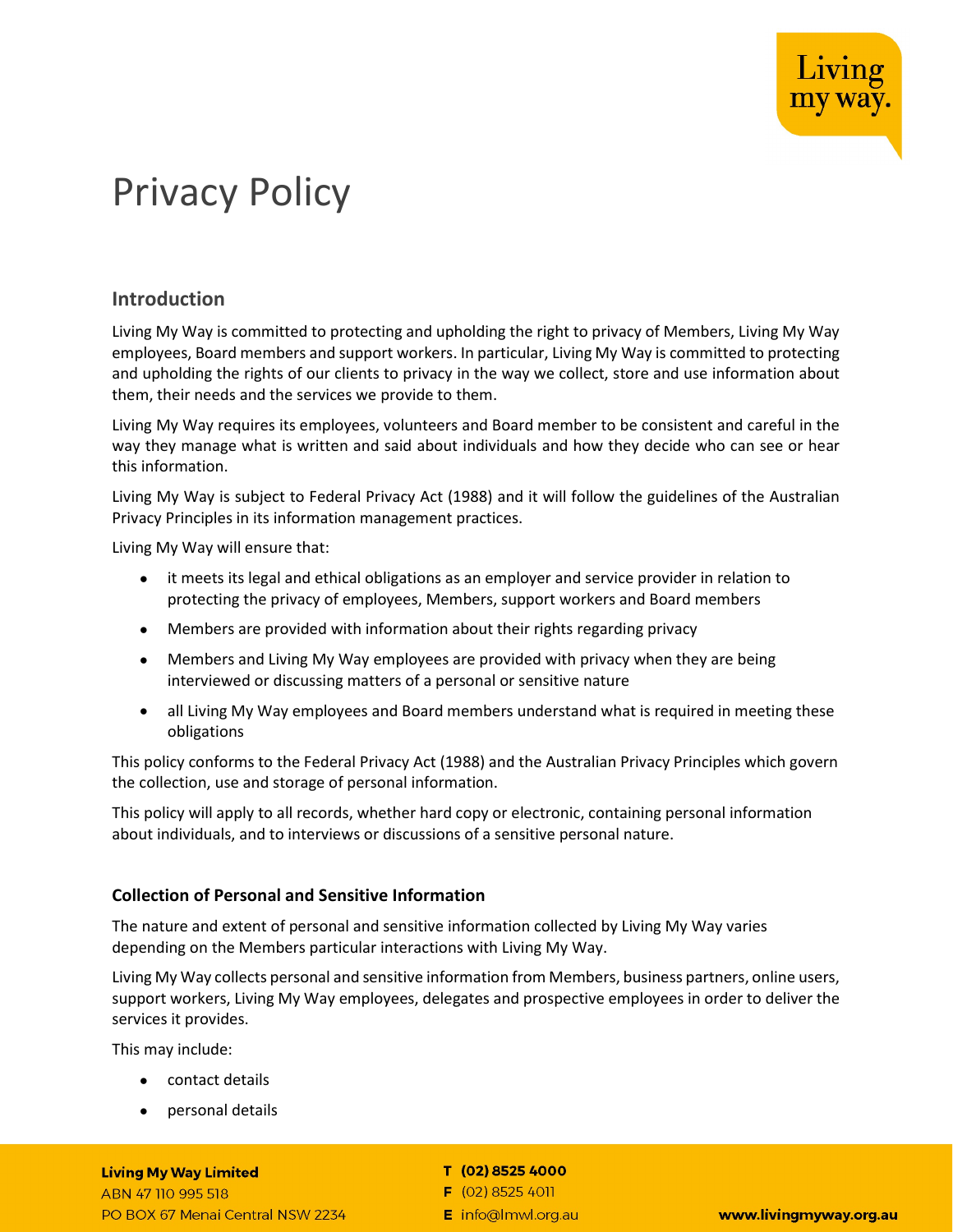

- date of birth
- bank details
- health information
- Australian Business Number (ABN)/Tax file numbers and WPN
- And any other information considered reasonable for the conducting of Living My Way business
- Server address, browser type, date and time of visit

Additional to the above, for Living My Way Employees, Members, Board members, Support Workers, the following information may be collected:

- emergency contact person(s)
- country of birth, citizenship, residency and/or visa details
- details of current/previous employment or volunteer involvement
- skills and experience
- languages spoken and written
- qualifications, drivers licence details
- information and opinions from referees for prospective employees and candidates for volunteer work
- pre-employment health information
- **•** Criminal History Check

## How We Collect Information

Where possible, Living My Way collect personal and sensitive information directly from the Member or client. Living My Way collects information through various means, including telephone and in-person interviews, appointments, forms and questionnaires. If you feel that the information that Living My Way is requesting, either on our forms or in our discussions with you, is not information that you wish to provide, please feel free to raise this with us.

From time to time, promotional offers and special events will be communicated through direct marketing like emails and text message. Individuals will be provided a simple means to opt-out anytime of these communications.

In some situations, we may also obtain personal information about you from a third-party source. If we collect information about you in this way, we will take reasonable steps to contact you and ensure that you are aware of the purposes for which we are collecting your personal information and the organisations to which we may disclose your information, subject to any exceptions under the Act. For example, we may collect information about you from a health care professional, such as your doctor.

### **Living My Way Limited**

ABN 47 110 995 518 PO BOX 67 Menai Central NSW 2234

### T (02) 8525 4000

- $F(02)85254011$
- E info@lmwl.org.au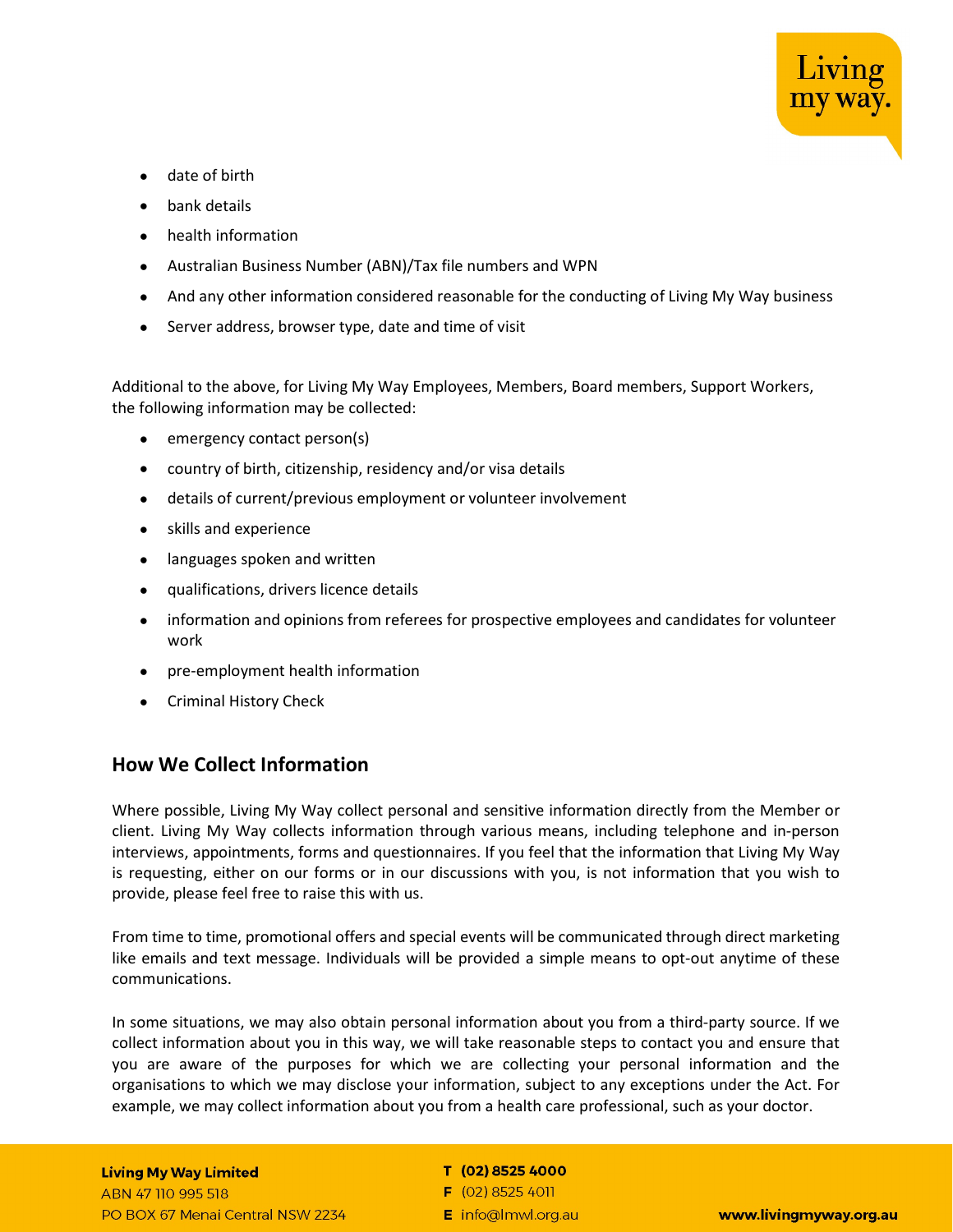

# Use of Personal Information

Purpose for which Living My Way uses the information:

- to process an application to become a Member, employee, Board member or a Support Worker to a Member of Living My Way
- to facilitate an employment placement in an appropriate service or position
- to assess, plan and provide Living My Way services
- to enable communication with emergency contacts, advocates, employers (if required), treating professionals, government departments
- to provide Members with the most appropriate services to meet their needs
- to meet any requirements of government funding programs
- to monitor and evaluate existing services and plan for future services
- to provide annual reports and for research purposes which may involve contracted organisations
- to comply with legal obligations
- to process donations, purchases and provide accurate receipts
- to provide transparency about the management and administration of donated funds, particularly for appeals for public donations
- to facilitate ongoing fund raising, grant submission and marketing activities
- to provide information about Living My Way services
- to receive invitations to upcoming events and activities
- to analyse website usage and make improvements to the website to process pay, superannuation, direct debits and salary sacrifice for employees
- to obtain feedback from individuals about their experiences
- to assist Living My Way to review and improve its programs and services
- to keep the Member informed about Living My news, developments and opportunities

## Additional Information for Unsuccessful Applicants

Information relating to unsuccessful applications for employment will be stored securely for reference as required to provide feedback to the applicant or, with the applicant's consent, for consideration of other opportunities with Living My Way. Otherwise, this information will be destroyed after 12 months.

## Disclosure of Personal Information

Living My Way will use personal information for the purposes for which it was collected, or for purposes which are related to one of our functions or activities.

## **Living My Way Limited**

ABN 47 110 995 518 PO BOX 67 Menai Central NSW 2234

#### T (02) 8525 4000

- $F(02)85254011$
- E info@lmwl.org.au

www.livingmyway.org.au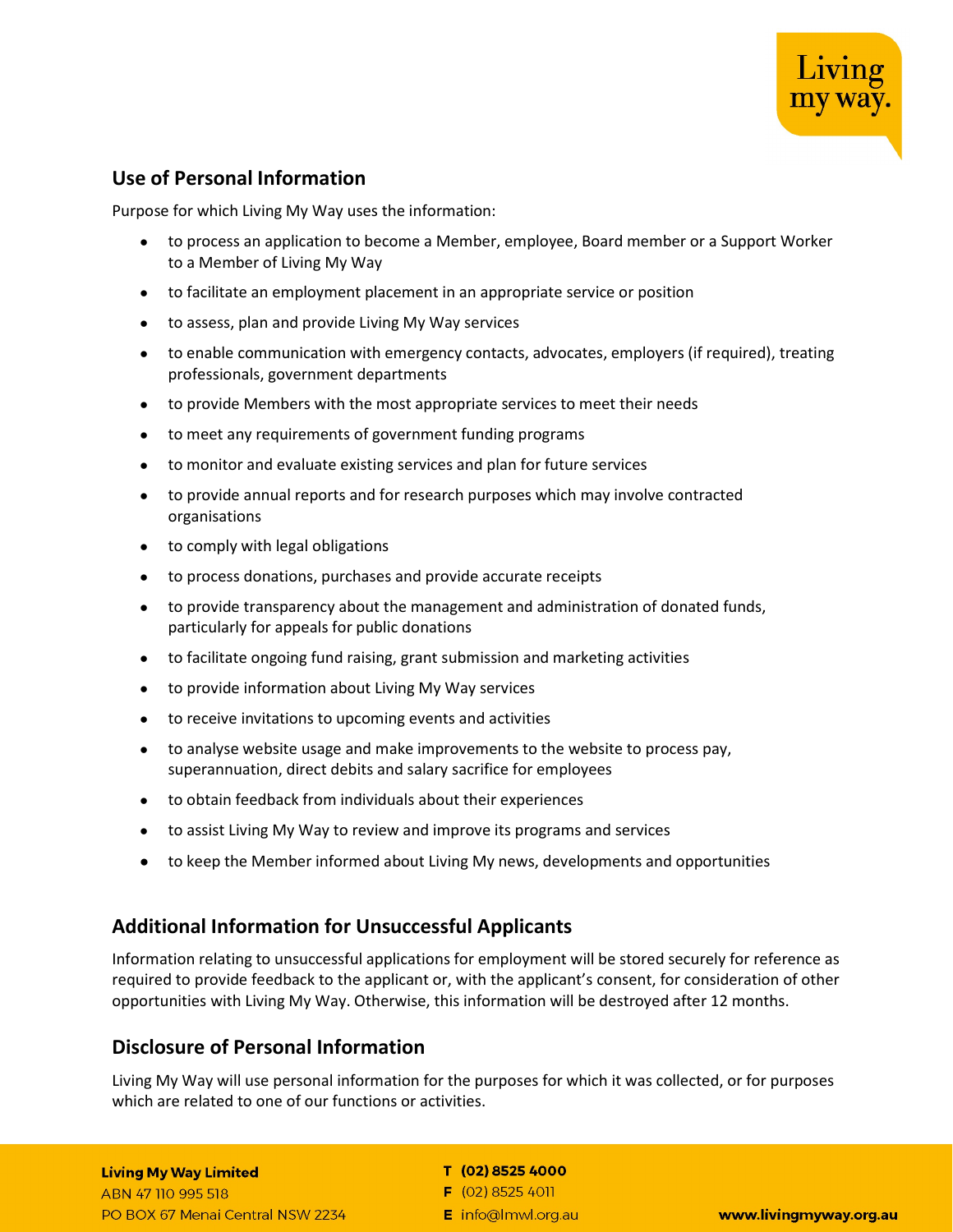

For the purposes referred to in this Privacy Policy, we may also disclose your personal information to other external organisations including:

- Government departments/agencies who provide funding for Living My Way services or any of its Members
- Contractors who manage some of the services we offer to you. Steps are taken to ensure they comply with the Australian Privacy Principles (APPs) when they handle personal information and are authorised only to use personal information in order to provide the services or to perform the functions required by Living My Way
- Doctors and health care professionals, who assist to deliver the services
- Other regulatory bodies, such as SafeWork
- Referees and former employers of Living My Way employees and volunteers, and candidates for Living My Way employee and volunteer positions
- Except as set out above, Living My Way will not disclose an individual's personal information to a third party unless one of the following applies:
- the individual has consented to the release
- the release is required or authorised by law
- the individual would reasonably expect us to use or give that information for another purpose related to the purpose for which it was collected (or in the case of sensitive information – directly related to the purpose for which it was collected)
- it will prevent or lessen a serious threat to an individual's life, health or safety or the public's health or safety
- it is reasonably necessary for us to take appropriate action in relation to suspected unlawful activity, or misconduct of a serious nature that related to our functions or activities
- it is reasonably necessary for law enforcement purposes.

## Security of Personal and Sensitive Information

Living My Way takes reasonable steps to protect the personal and sensitive information we hold against misuse, inference, loss, unauthorised access, modifications and disclosure. These steps include:

- password protection for accessing our electronic IT systems;
- securing paper files in locked cabinets
- only permitting authorised personnel to access your personal and sensitive information
- ensuring personal and sensitive information is destroyed in a secure manner, or deleted according to our Record Keeping Policy

## Responsibilities for Managing Privacy

#### **Living My Way Limited**

ABN 47 110 995 518 PO BOX 67 Menai Central NSW 2234

#### T (02) 8525 4000

 $F(02)85254011$ 

E info@lmwl.org.au